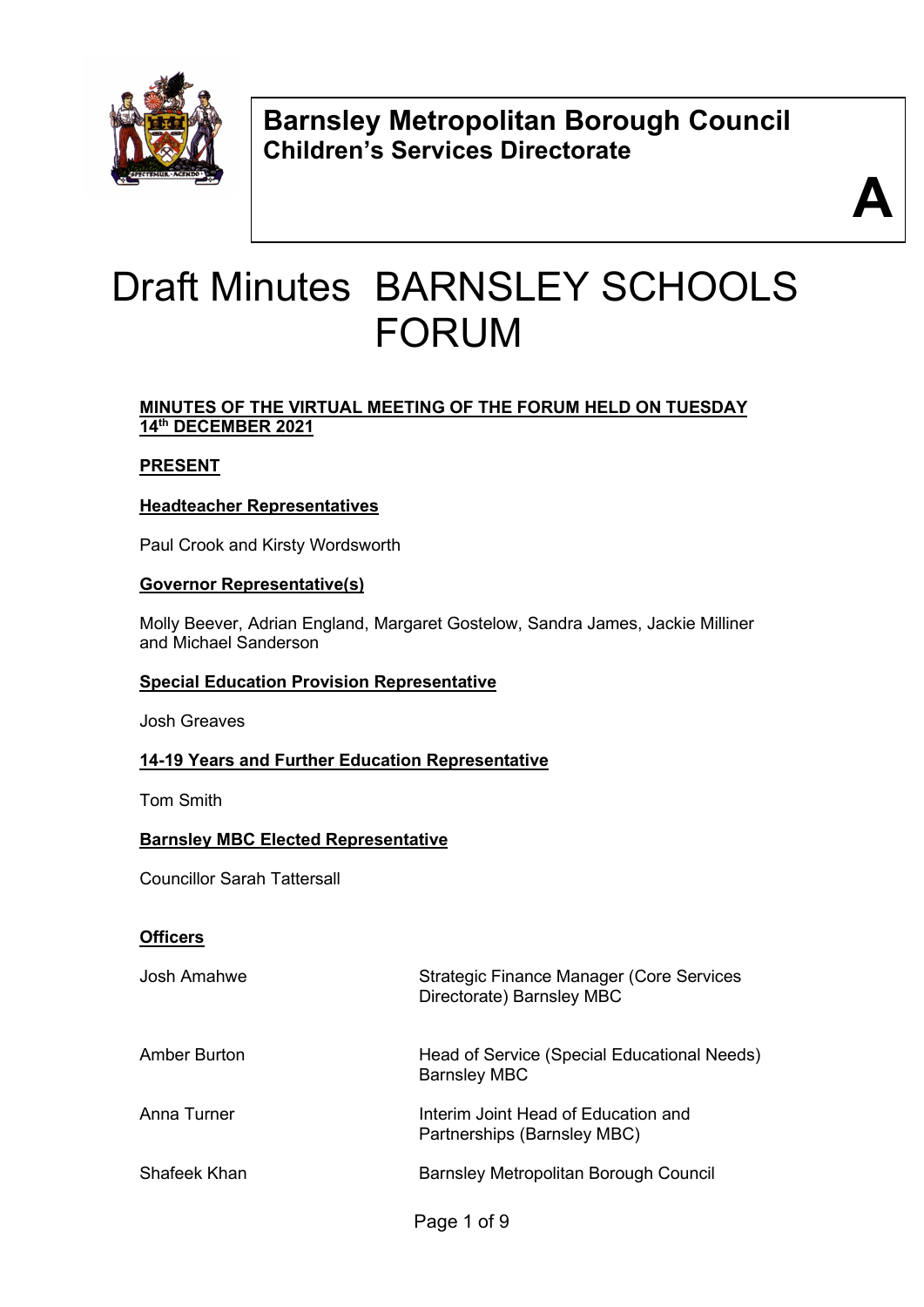#### **1. APOLOGIES FOR ABSENCE**

Formal apologies had been submitted by Mr Buckley, Ms Hammerton and Ms **Sleight** 

#### **2. DECLARATIONS OF INTEREST**

Representatives from the Forum declared their interest in relation to matters being considered as part of Agenda Items 6 and 7 of today's meeting.

#### **3. MINUTES OF THE PREVIOUS MEETING OF THE SCHOOLS FORUM**

The minutes of the meeting of the Forum held on 21st October 2021 were approved as a correct record

#### **4. MATTERS ARISING FROM THE MINUTES OF THE PREVIOUS MEETING**

No matters arose through considering the minutes of the previous meeting.

#### **5. REPORTS**

Maintaining the Capacity and Resilience of Schools to the Impact of the Covid-19 Pandemic: Progress Report

Ms Turner presented a report which provided the Schools Forum with an insight into how schools were meeting the continuing challenges of the Covid-19 Pandemic as part of maintaining teaching and learning standards and enabling students to achieve their potential, particularly during the Autumn Term.

Ms Turner referred to the following matters in the report:

- Guidance to schools and settings on reducing transmission of the virus, keeping schools open and, where necessary, when to instigate resilience plans and remote learning
- Take up and outcomes of lateral flow and PCR tests
- Pupil attendance rates in the Borough and comparison with the National benchmark
- Take-up of vaccinations among children aged 12 16 years in Barnsley compared to other areas in the Region.
- Maintaining learning and teaching standards (including arrangements for learning recovery; supporting pupils in preparing for exams including via the 'GROW' Mentoring Programme; targeting improvements in pupil performance and inspection support to schools)
- The potential impact of the Omicron variant upon the capacity and resilience of schools and settings, including obstacles to the recruitment and selection of key staff

#### **RESOLVED**

#### **1. To note the report and for further progress reports to be submitted for the Forum's consideration**

Department for Education consultation on proposed changes to how local authority school improvement functions are funded

Ms Turner and Mr Amahwe presented a joint report on proposed changes to how local authority school improvement activity is funded. These proposals were as follows: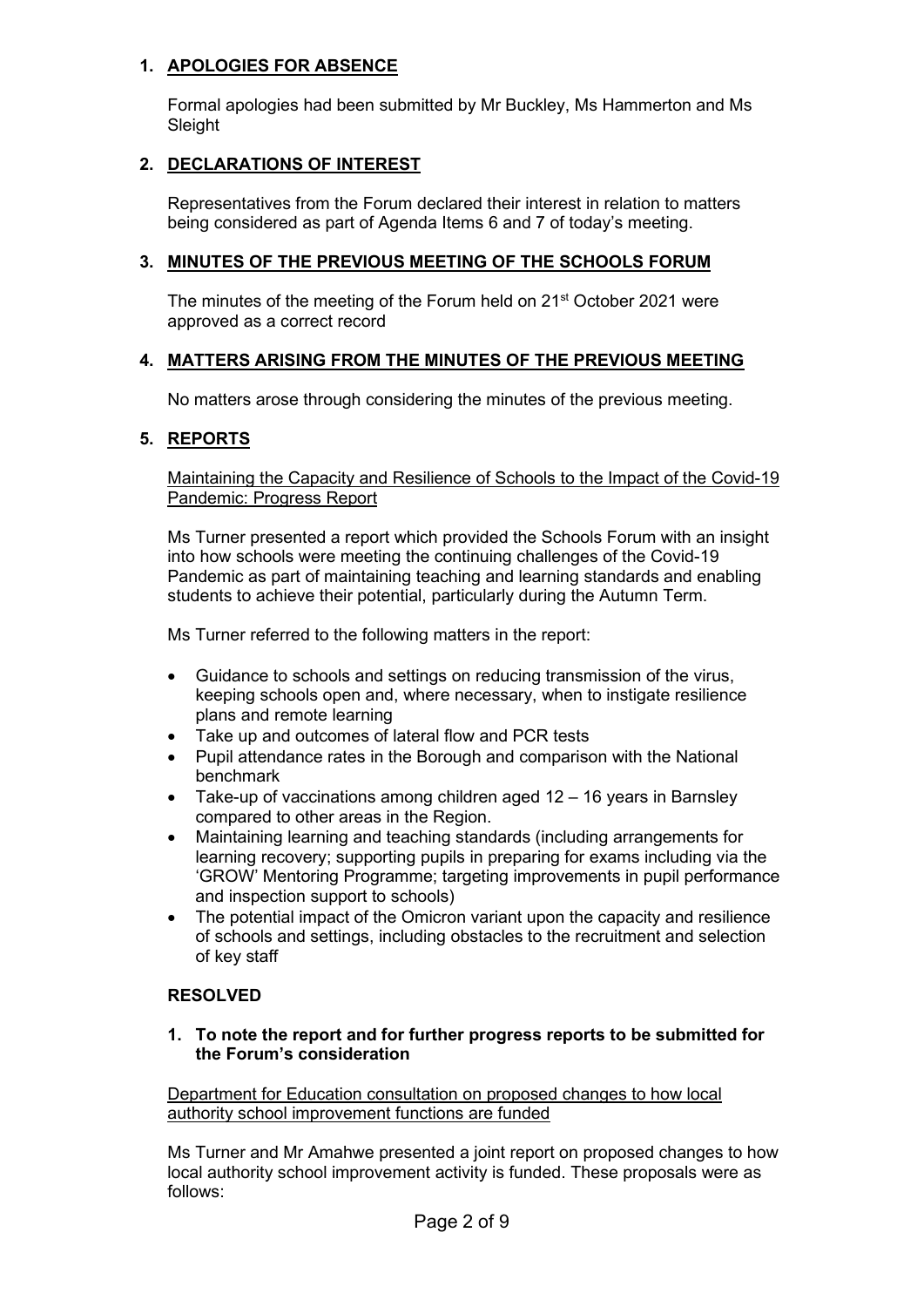- To remove the School Improvement Monitoring and Brokering Grant which is currently allocated to local authorities to support school improvement activity
- To make provision within the Schools and Early Years Finance (England) Regulations (2022/23) to enable local authorities to fund all their school improvement activity (including core school improvement activity) via the dedelegation process from school budgets

The purpose and timetable for the proposed changes, together with the Borough's response to the consultation were all acknowledged by members of the Forum

#### **RESOLVED:**

**2. That this report be noted as part of the Forum's consideration of proposed Schools Funding Block allocations (2022/23) at the next meeting.** 

Outcome of the Local Authority's consultation with schools on proposed changes to the local schools funding formula (2022/23)

Mr Amahwe presented his report on the outcomes of the recent consultation with schools on this matter. The comments of schools to each of the proposed changes, together with the Local Authority's indicative response was noted as follows:

#### **Question 1: Do you support the proposed AWPU values for primary, KS3 and KS4 and the approach being taken to fully align to the NFF?**

|                 | <b>Primary</b> | <b>Secondary</b> | <b>Total</b> | Percentage |
|-----------------|----------------|------------------|--------------|------------|
| Agree           | 29             |                  | 39           | 98%        |
| <b>Disagree</b> |                |                  |              | 3%         |
| Not sure        |                |                  |              | 0%         |
| Not answered    |                |                  |              | 0%         |
|                 | 30             | 10               | 40           | 100%       |

All but one response (98%) agreed with the proposal for AWPU values for primary, KS3 and KS4 to be fully aligned to the NFF rates. No reason was provided for why the proposal was disagreed with.

#### : **Question 2: Do you support the following proposals?**

**a) Uplift of the current unit values for the FSM (Ever6) and IDACI deprivation measures in line with the NFF values?** 

|                     | Primary | <b>Secondary</b> | <b>Total</b> | Percentage |
|---------------------|---------|------------------|--------------|------------|
| Agree               | 28      |                  | 38           | 95%        |
| <b>Disagree</b>     |         |                  |              | 3%         |
| Not sure            |         |                  |              | 3%         |
| <b>Not answered</b> |         |                  |              | 0%         |
|                     | 30      | 10               | 40           | 100%       |

A significant proportion (95%) of schools were supportive of the proposal to increase the unit values of the deprivation factors, whilst still maintaining the overall proportion at NFF or close to NFF level.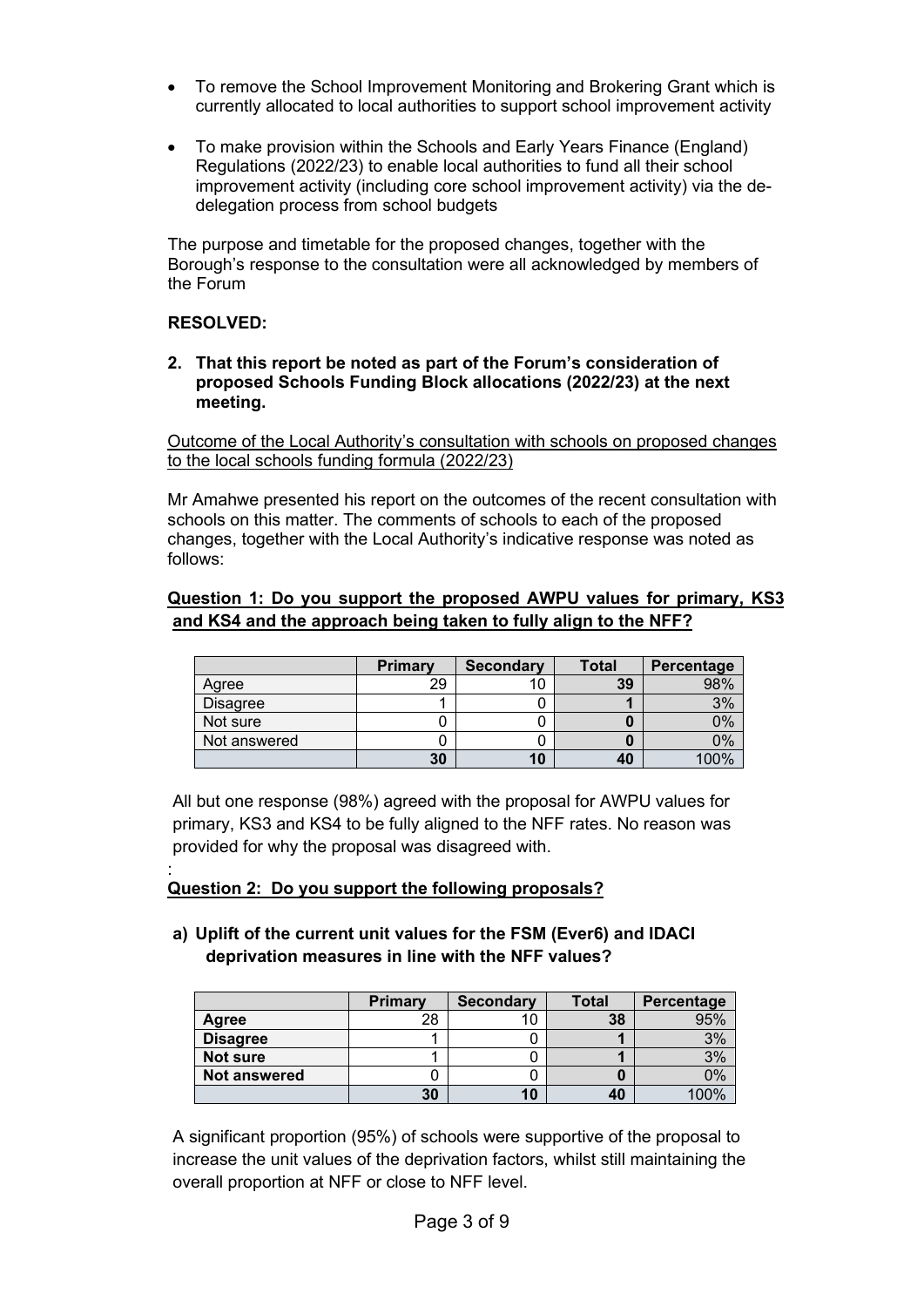**b) Addition of the FSM deprivation indicator in 22-23 and for the phased approach to aligning the FSM unit value to the NFF?**

|                 | <b>Primary</b> | <b>Secondary</b> | Total | Percentage |
|-----------------|----------------|------------------|-------|------------|
| Agree           | ንና             |                  | 35    |            |
| <b>Disagree</b> |                |                  |       | 8%         |
| Not sure        |                |                  |       | 5%         |
| Not answered    |                |                  |       | ን%         |
|                 | 30             | 10               | 40    | 100%       |

A significant majority of schools (88%) supported the proposal to introduce the FSM deprivation indicator in the 2022/23 funding formula. However, the response of a number of schools indicated a preference for full alignment to the NFF unit value in 2022/23 rather than the suggested phased approach. Schools would prefer the unit rate to be increased closer to the NFF rate.

#### **Question 3: Do you support the introduction of the Sparsity factor in the local funding formula from 22-23?**

|                 | <b>Primary</b> | <b>Secondary</b> | Total | Percentage |
|-----------------|----------------|------------------|-------|------------|
| Agree           | 23             | э                | 28    | 70%        |
| <b>Disagree</b> |                |                  |       | 5%         |
| Not sure        |                |                  |       | 23%        |
| Not answered    |                |                  |       | 3%         |
|                 | 30             | 10               | 40    | 100%       |

Most respondents agreed (70%) with the proposed introduction of the Sparsity factor, though 23% were unsure about its inclusion. Some of the responses raised the question of why include the factor if no schools would be affected or impacted by its inclusion within the local funding formula.

#### **Question 4: Do you support the proposal to increase the unit values for the Mobility, Low Prior Attainment and English as an Additional Language factors to NFF levels?**

|                 | Primary | <b>Secondary</b> | <b>Total</b> | Percentage |
|-----------------|---------|------------------|--------------|------------|
| Agree           | 29      |                  | 39           |            |
| <b>Disagree</b> |         |                  |              | 3%         |
| Not sure        |         |                  |              | 2%         |
| Not answered    |         |                  |              | 2%         |
|                 | 30      | 10               | 40           | $\Omega$   |

 Excluding one school, all respondents were generally supportive of the proposal to increase the unit values for Mobility, Low Prior Attainment and English as an Additional Language to the NFF levels. No comments were put forward by the school objecting to the proposal.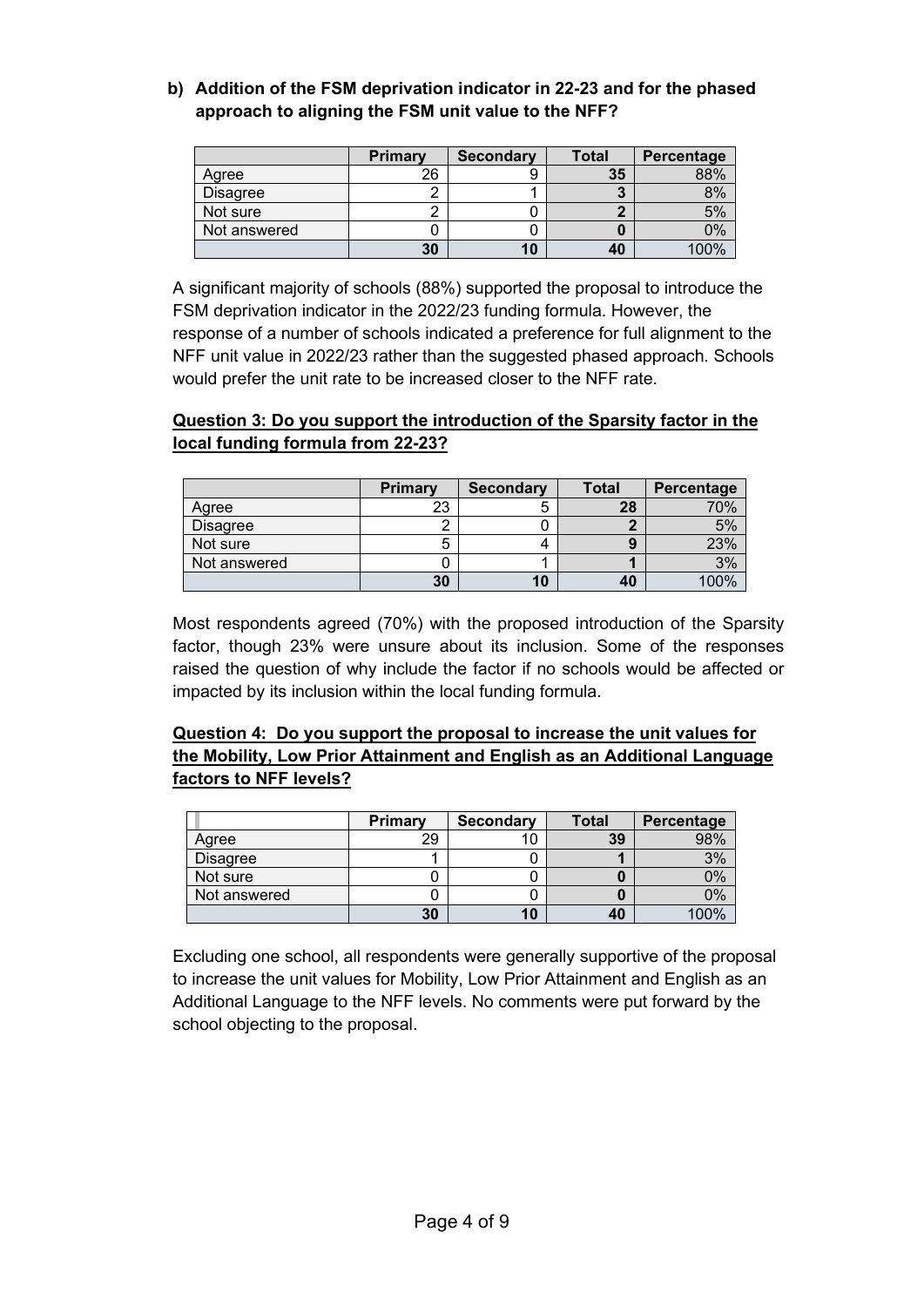#### **Question 5: Do you support the proposal to increase the lump sum factor to £117,800 (compared to the NFF £121,300)?**

|                 | <b>Primary</b> | <b>Secondary</b> | Total | Percentage |
|-----------------|----------------|------------------|-------|------------|
| Agree           | 23             | b                | 29    | 73%        |
| <b>Disagree</b> |                |                  | 10    | 25%        |
| Not sure        |                |                  |       | 3%         |
| Not answered    |                |                  |       | 0%         |
|                 | 30             | 10               | 40    | 100%       |

 A large majority of schools that responded (73%) agreed to the proposal to increase the lump sum factor to £117,800. However, a sizeable proportion of schools (25%) disagreed and would prefer a full alignment / increase of the lump sum amount to £121,300 in line with the NFF value.

#### **Question 6: Do you support the proposal to set the MFG at 2% (aligned to the NFF) which would ensure all schools see an increase in their pupil led unit funding?**

|                 | Primary | <b>Secondary</b> | <b>Total</b> | Percentage |
|-----------------|---------|------------------|--------------|------------|
| Agree           | 28      |                  | 38           | 050/       |
| <b>Disagree</b> |         |                  |              | ገ%         |
| Not sure        |         |                  |              | 5%         |
| Not answered    |         |                  |              | ን%         |
|                 | 30      |                  | 40           |            |

There was overwhelming support for the proposal to set the MFG at 2% with 95% of schools expressing support. However, 5% were unsure but did not provide reasons for their caution.

#### **Question 7: Do you support the principle of capping and scaling funding gains to achieve a more equitable distribution of gains across all schools?**

|              | <b>Primary</b> | <b>Secondary</b> | Total | Percentage |
|--------------|----------------|------------------|-------|------------|
| Agree        | 24             |                  | 29    | 73%        |
| Disagree     |                |                  |       | 23%        |
| Not sure     |                |                  |       | 5%         |
| Not answered |                |                  |       | 9%         |
|              | 30             | 10               | 40    |            |

Whilst most schools agreed with the use of capping and scaling within the formula, there was a mixed response with some schools that did not entirely agree. Most primary school responses agreed in principle, 50% of secondary schools disagreed that capping or scaling should be applied on the basis that schools that have suffered from historical underfunding cannot afford for much needed gains to be capped. The expressed view was that the NFF should be allowed to allocate funding in its entirety and operate the way it is intended. Those schools that agreed feel that it is beneficial to distribute the funding more equitably and ensure the allocation of funding is fair.

Brief discussion arose over the use of the terms 'capping' and *'funding floors'* and Mr Amahwe clarified any distinction. Responding to Councillor Tattersall's suspicion that the consultation questions could have led to an element of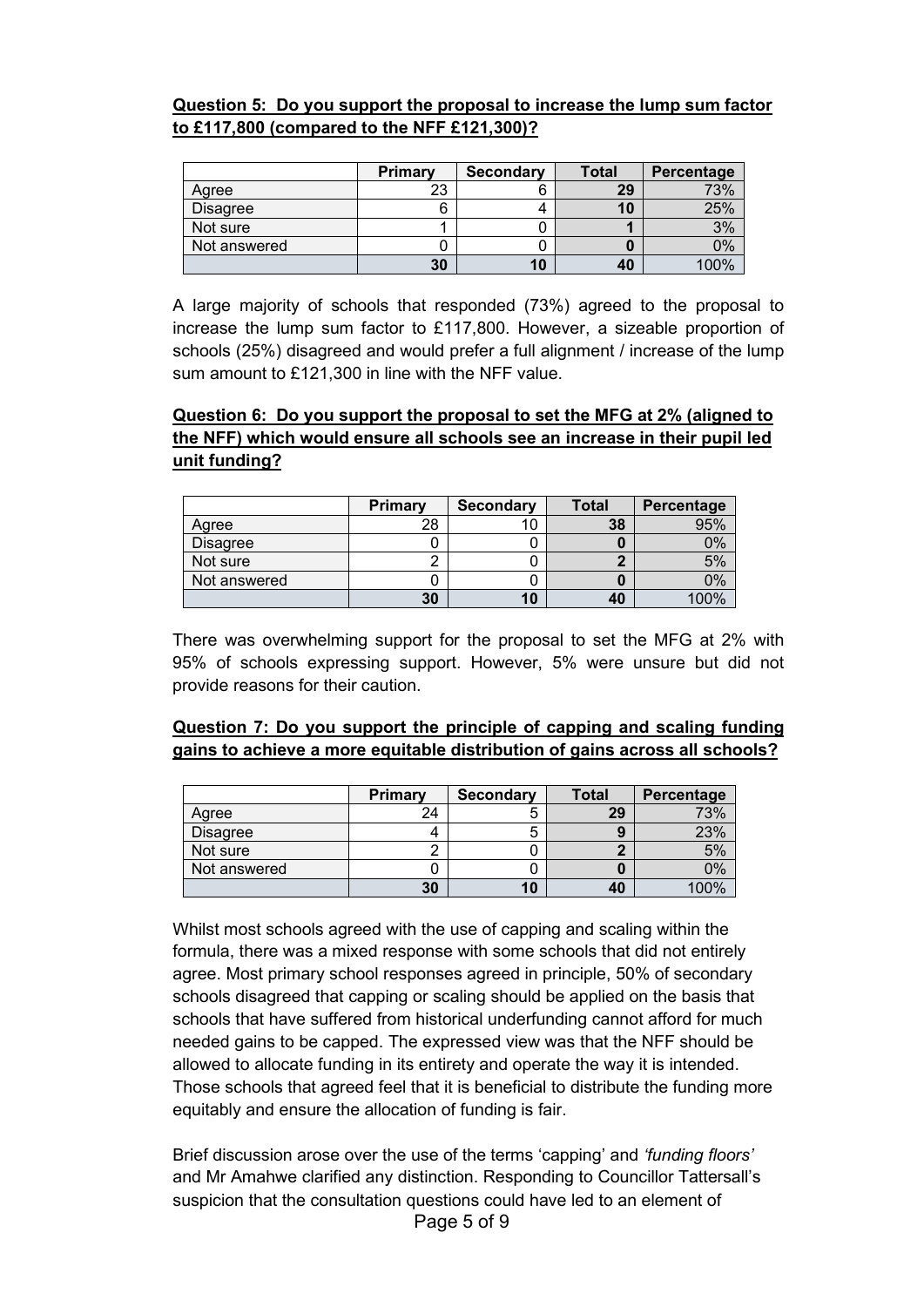confusion or uncertainty in schools' responses, Mr Crook felt that members of the Secondary Head Teachers Group in the Barnsley Alliance demonstrated a sound understanding and there was no cause for any concern. Mr Amahwe added that future consultation would include additional background information to support schools and MAT boards with their response

In analysing the responses to the consultation, together with central government's expectations concerning the closer alignment of local schools' funding formulae with the NFF whilst maximising pupil-led funding, the Local Authority's proposed changes to the Barnsley Schools Funding Formula was as follows:

#### **Basic entitlement factor (AWPU)**

- To increase secondary AWPU rates in line with the 2022-23 NFF unit values (both for KS3 and KS4). This will result in a 3% increase in secondary AWPU values.
- No increase should be applied to the primary AWPU rate, to be maintained at the same level as in 2021-22. This will ensure a closer alignment to the NFF, as Barnsley's primary AWPU rate is higher than the NFF rate.

#### **Deprivation factor**

• An uplift in the current unit values of both the FSM Ever6 and IDACI measures for primary and secondary phases in line with the 2022-23 NFF values. In addition, it is proposed to phase in the inclusion of the FSM deprivation indicator in the 2022/23 formula, with the indicator rate to be set as close to the NFF value depending on affordability.

#### **Sparsity factor**

• The sparsity factor allocates funding to schools that are remote (measured by sparsity distances) and are small, based on average year group size. It is proposed to introduce this factor in the 2022-23 local formula where schools meet the funding criteria (as per the October 2021 Census).

#### **Mobility factor**

• The unit values for both primary and secondary phases will be increased to match NFF levels. The proportion of funding allocated through this factor (0.1%) matches the NFF level.

#### **Low Prior Attainment factor**

The unit values and the proportion of funding allocated through the prior attainment factor will be updated to match the NFF values. The overall proportion of funding in Barnsley's formula will be aligned with the current 2022-23 NFF rate of 6.7%.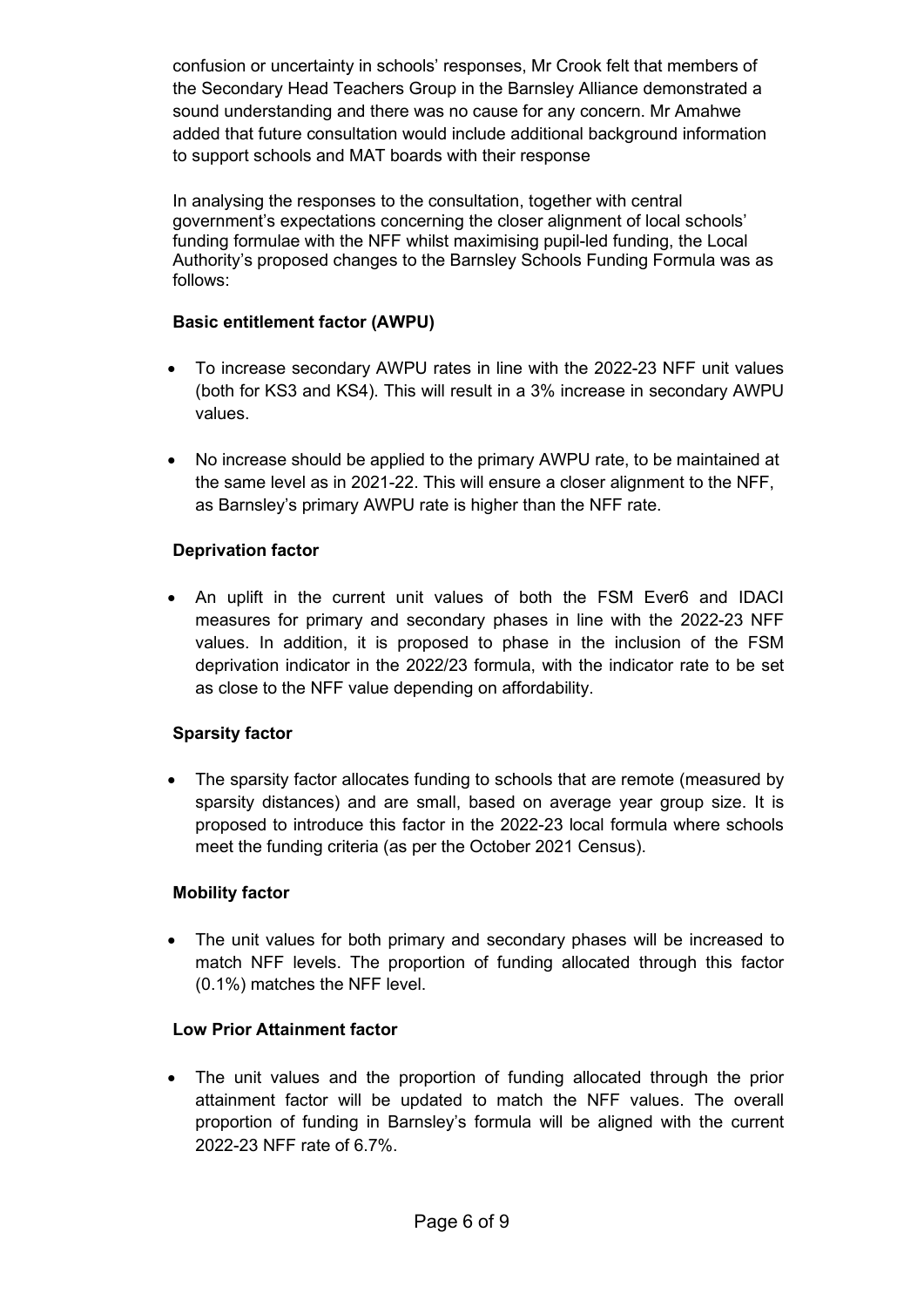#### **English as an Additional Language (EAL) factor**

It is proposed to increase the unit values for the EAL factor to the NFF level for both primary (£565) and secondary phases (£1,530). The small cohort of eligible EAL pupils in Barnsley means that the funding proportion is 0.3% compared to the NFF level of 1.1% (due to the large number of EAL pupils in large inner-city areas).

#### **Lump Sum Factor**

• Whilst there is majority support (73%) to increase the lump sum factor to £117,800 (compared to the NFF level of £121,300), several schools would prefer it is increased to the NFF level. It is proposed to assess the affordability position following confirmation of Barnsley's funding allocation in December 2021 and the proposed decision on the 1% funding transfer proposal.

## **Minimum Funding Guarantee (MFG)**

• A 2% MFG is proposed for 2022/23 which is the maximum allowed under existing regulations (the regulations that allows local authorities to set MFG between 0.5% and 2%). It is intended to maintain the MFG at this rate irrespective of the level of the level of funding transfer to high needs.

#### **Capping and scaling**

It is proposed that for 2022/23 scaling is applied within the formula to ensure affordability and that the MFG amount is accommodated with the overall funding.

#### **RESOLVED:**

**3 To note the response of schools and MAT Boards to the outcomes of the consultation and the proposed changes to be made by the Local Authority to Barnsley's schools funding formula.** 

Proposed percentage transfer of funding from the Dedicated Schools Grant Schools Block to the High Needs Block (2022/23)

Further to the proposed changes to other elements of the local schools funding formula, Mr. Amahwe and Ms. Burton then presented a specific report on the final question within the recent consultation, the proposed transfer of 1% of funding from the Schools Block to the High Needs Block to help tackle cost pressures particularly relating to the costs of independent, out of area SEND school places.

Mr. Amahwe and Ms. Burton outlined the context which made the percentage transfer critical and referred to the following: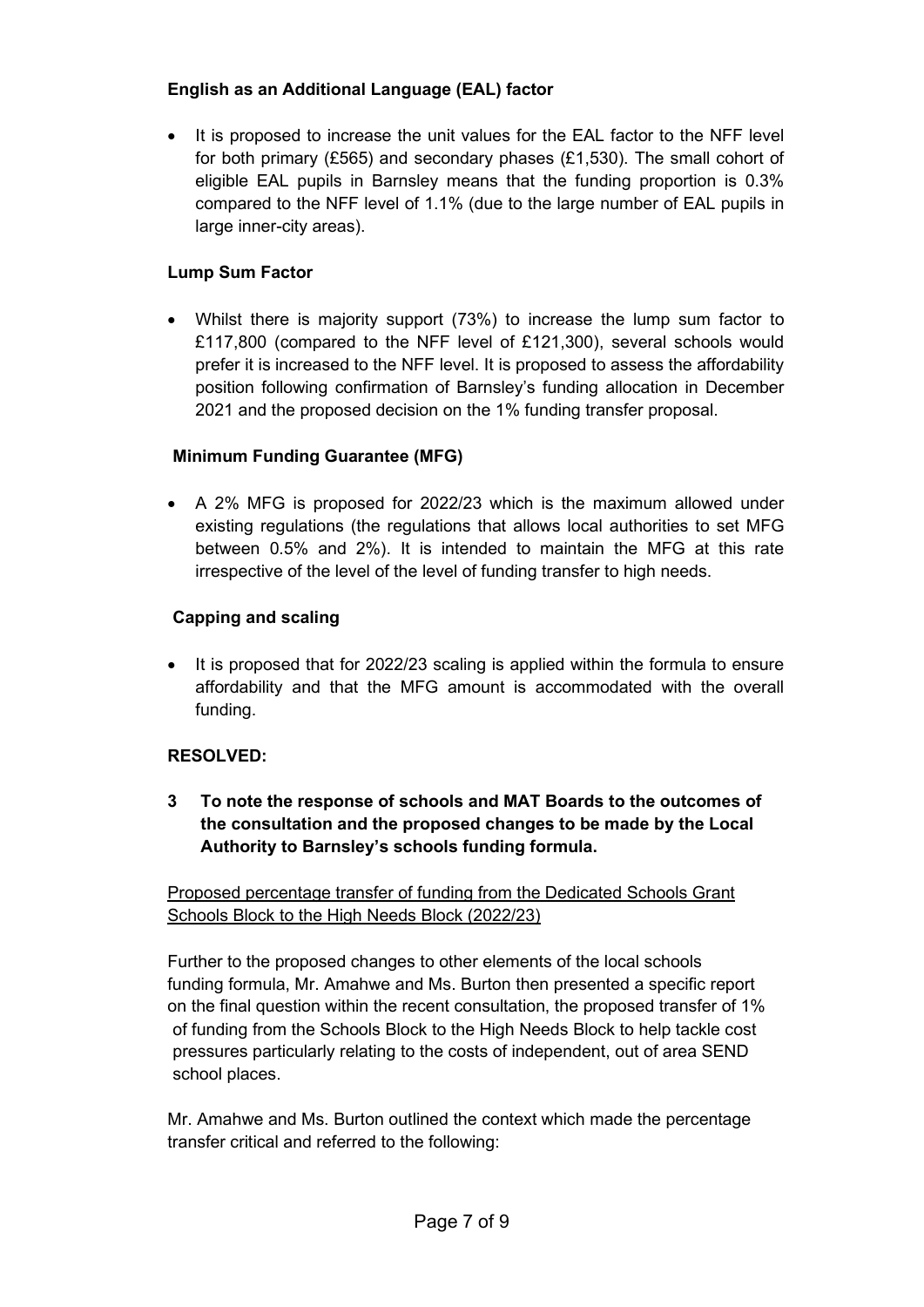- Forecasted increase in demand for places from children with an education or health care plan or complex needs, during 2022/23 onwards
- The significance of the Local Authority's DSG Management Plan in seeking to bring expenditure within the approved budgetary limits by 2025.
- Restrictions upon the use of wider local authority budgets and use of reserves
- The importance of enhancing the capacity of local, in-Borough mainstream and special schools to meet the needs of children closer to home as part of a graduated response to school places.
- The importance of early identification of needs and early intervention.

Mr. Amahwe added that the proposed percentage transfer of 1% would have minimal impact on schools funding positions, particularly as the proposed increase in the Lump Sum Factor in the local schools funding formula would offset any impact whilst enabling a 2% minimum funding guarantee and minimum per pupil funding thresholds to be met in both primary and secondary phases during 2022/23. The number and distribution of responses were as follows:

#### **Question 8: Do you support the proposal to transfer 1% from the schools' block to the high needs block for 2022/23 and for this to be applied to meet the cost of placing SEND pupils in new commissioned local SEND places?**

|                 | Primary | <b>Secondary</b> | <b>Total</b> | Percentage |
|-----------------|---------|------------------|--------------|------------|
| Agree           | 19      |                  | 22           | 55%        |
| <b>Disagree</b> | 9       |                  | 14           | 35%        |
| Not sure        |         |                  |              | 8%         |
| Not answered    | υ       |                  |              | 3%         |
|                 | 30      | 10               | 40           | 100%       |

Whilst 55% of those schools which responded to the consultation agreed to a 1% transfer (£1.7 million) a significant minority of schools disagreed or were unsure of the transfer (43%). Of those schools which supported the proposal 63% were primary schools whilst 50% of secondary school respondents did not agree with the proposal. A range of reasons were provided by schools who disagreed or were unsure of the proposal. These included more effective debt-reduction measures, the impact of such a percentage transfer upon individual schools and the need to call on central government for additional funding. In the emerging discussion, Mr Amahwe added that these schools understood the reasons for the proposal but qualified their support.

Mr. Crook commented that by agreeing to the proposed transfer not all schools in the Borough would be 'winners' and that it would have been useful, in the interests of balance, to have included details of what each school would have received under the schools funding formula if the proposal did not proceed. Mr. Greaves queried whether the additional funding, if agreed, would only help in closing the cumulative deficit rather than enhance the quality of practice and provision. Ms Burton responded that the additional funding would be used to improve the capacity of local mainstream and special schools to best meet the needs of SEND children and young people closer to home and